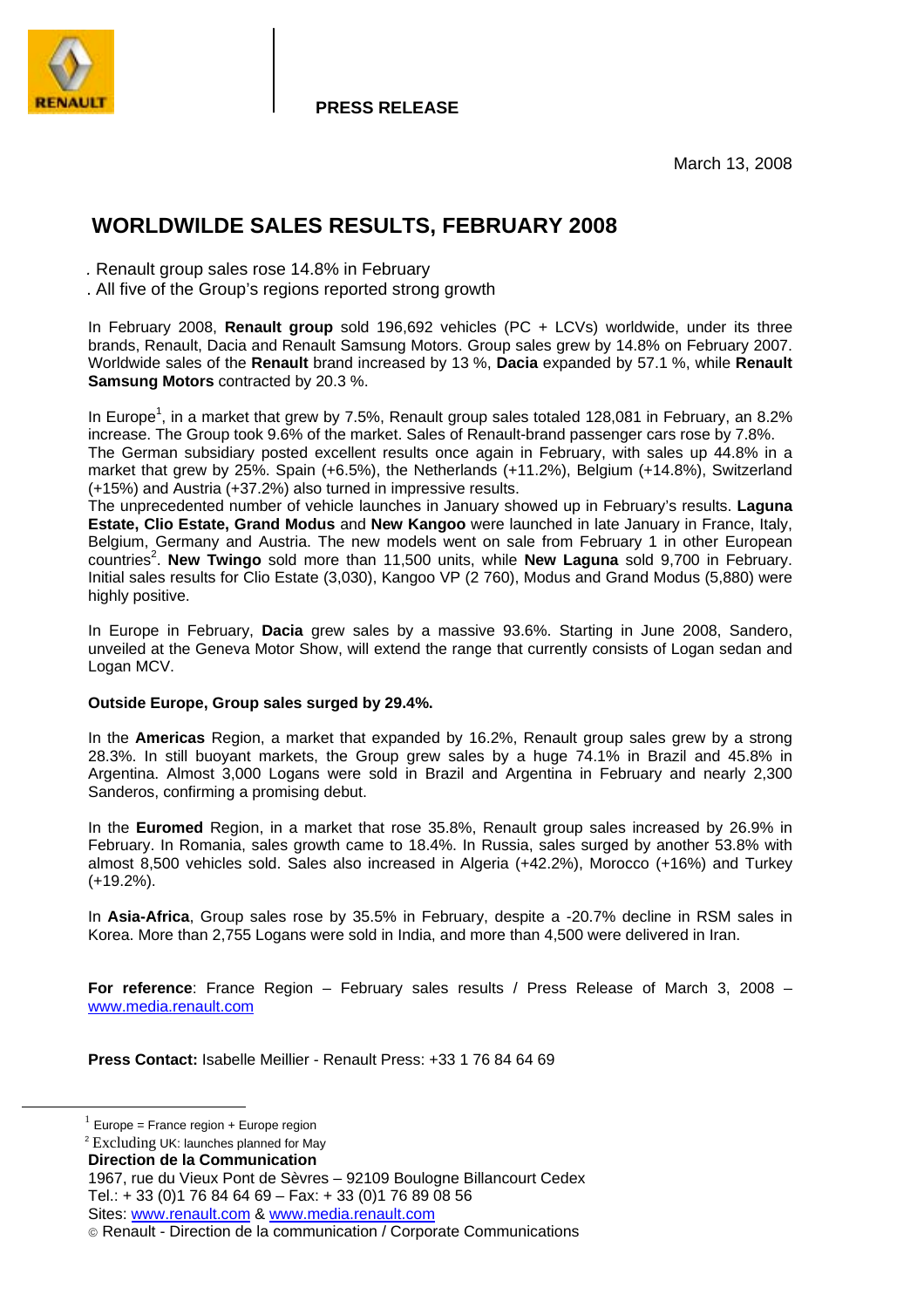## **Sales total by brand**

|                                 | February*     |               | <b>Total</b> |         |         |             |
|---------------------------------|---------------|---------------|--------------|---------|---------|-------------|
|                                 | February 2008 | February 2007 | % variation  | 2008    | 2007    | % variation |
| <b>RENAULT</b>                  |               |               |              |         |         |             |
| PC.                             | 137 183       | 117 103       | $+17.1%$     | 274 923 | 254 507 | $+8.0%$     |
| LCV                             | 30 792        | 31 566        | $-2.5%$      | 59 378  | 62883   | $-5.6%$     |
| <b>PC+LCV</b>                   | 167 975       | 148 669       | $+13.0%$     | 334 301 | 317 390 | $+5.3%$     |
| <b>RENAULT - SAMSUNG-MOTORS</b> |               |               |              |         |         |             |
| VP                              | 7 197         | 9 0 2 7       | $-20.3%$     | 16 4 24 | 18580   | $-11.6%$    |
| <b>DACIA</b>                    |               |               |              |         |         |             |
| PC.                             | 20 318        | 13 3 20       | $+52.5%$     | 38711   | 24 735  | +56.5%      |
| LCV                             | 1 202         | 382           | $+214.7%$    | 2 1 8 5 | 414     | +427.8%     |
| <b>PC+LCV</b>                   | 21 5 20       | 13702         | $+57.1%$     | 40 896  | 25 149  | $+62.6%$    |
| <b>RENAULT Group</b>            |               |               |              |         |         |             |
| PC.                             | 164 698       | 139 450       | $+18.1%$     | 330 058 | 297 822 | $+10.8%$    |
| LCV                             | 31 994        | 31 948        | $+0.1%$      | 61 563  | 63 297  | $-2.7%$     |
| <b>PC+LCV</b>                   | 196 692       | 171 398       | $+14.8%$     | 391 621 | 361 119 | $+8.4%$     |

## **Total sales by region**

|                                    | February*     |               |             | Total   |         |             |
|------------------------------------|---------------|---------------|-------------|---------|---------|-------------|
|                                    | February 2008 | February 2007 | % variation | 2008    | 2007    | % variation |
| France                             | 56 668        | 51 462        | $+10.1%$    | 107 281 | 104 676 | $+2.5%$     |
| Europe* (excl. France)             | 71 413        | 66 927        | $+6.7\%$    | 147 082 | 145 070 | $+1.4%$     |
| <b>Total France + Europe</b>       | 128 081       | 118 389       | $+8.2%$     | 254 363 | 249 746 | $+1.8%$     |
| Euromed **                         | 31 328        | 24 678        | $+26.9%$    | 56 912  | 43 534  | $+30.7%$    |
| Americas                           | 19 643        | 15 312        | $+28.3%$    | 44 288  | 41 222  | $+7.4%$     |
| Asia-Africa                        | 17 640        | 13 019        | $+35.5%$    | 36 058  | 26 617  | $+35.5%$    |
| <b>Total excl. France + Europe</b> | 68 611        | 53 009        | $+29.4%$    | 137 258 | 111 373 | $+23.2%$    |
| <b>Total</b>                       | 196 692       | 171 398       | $+14.8%$    | 391 621 | 361 119 | $+8.4%$     |

\* Sales

\*\* Europe = appendix 1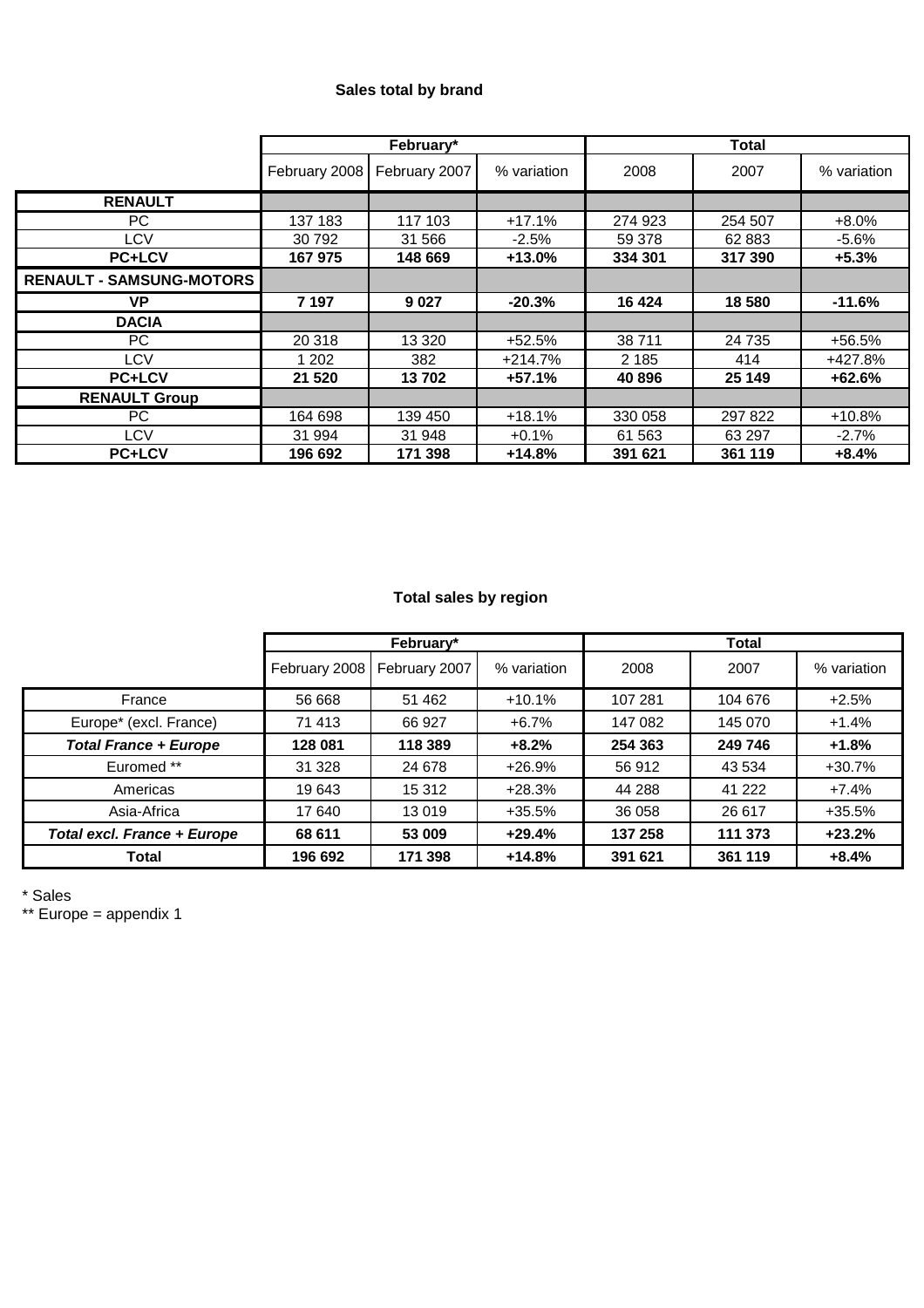## **Renault group's ten main markets at end-Februay 2008**

| <b>Countries</b>            | <b>Volumes PC+LCV (1)</b> | <b>Market share</b> |  |
|-----------------------------|---------------------------|---------------------|--|
| <b>FRANCE</b>               | 106 098                   | 25.6%               |  |
| <b>SPAIN+CANARY ISLANDS</b> | 27 997                    | 10.9%               |  |
| <b>ITALY</b>                | 25 5 28                   | 5.2%                |  |
| <b>GERMANY</b>              | 25 282                    | 5.2%                |  |
| <b>ROMANIA</b>              | 17688                     | 36.4%               |  |
| <b>SOUTH KOREA</b>          | 16 074                    | 8.1%                |  |
| <b>ARGENTINA</b>            | 16 064                    | 12.8%               |  |
| <b>BRAZIL</b>               | 15 145                    | 3.8%                |  |
| <b>RUSSIA</b>               | 14 186                    | 3.6%                |  |
| <b>UNITED KINGDOM</b>       | 12741                     | 4.7%                |  |

(1) Registrations

| * Dacia                   | 14 095 |
|---------------------------|--------|
| * Renault                 | 3 593  |
| ** Renault Samsung Motors | 16 074 |